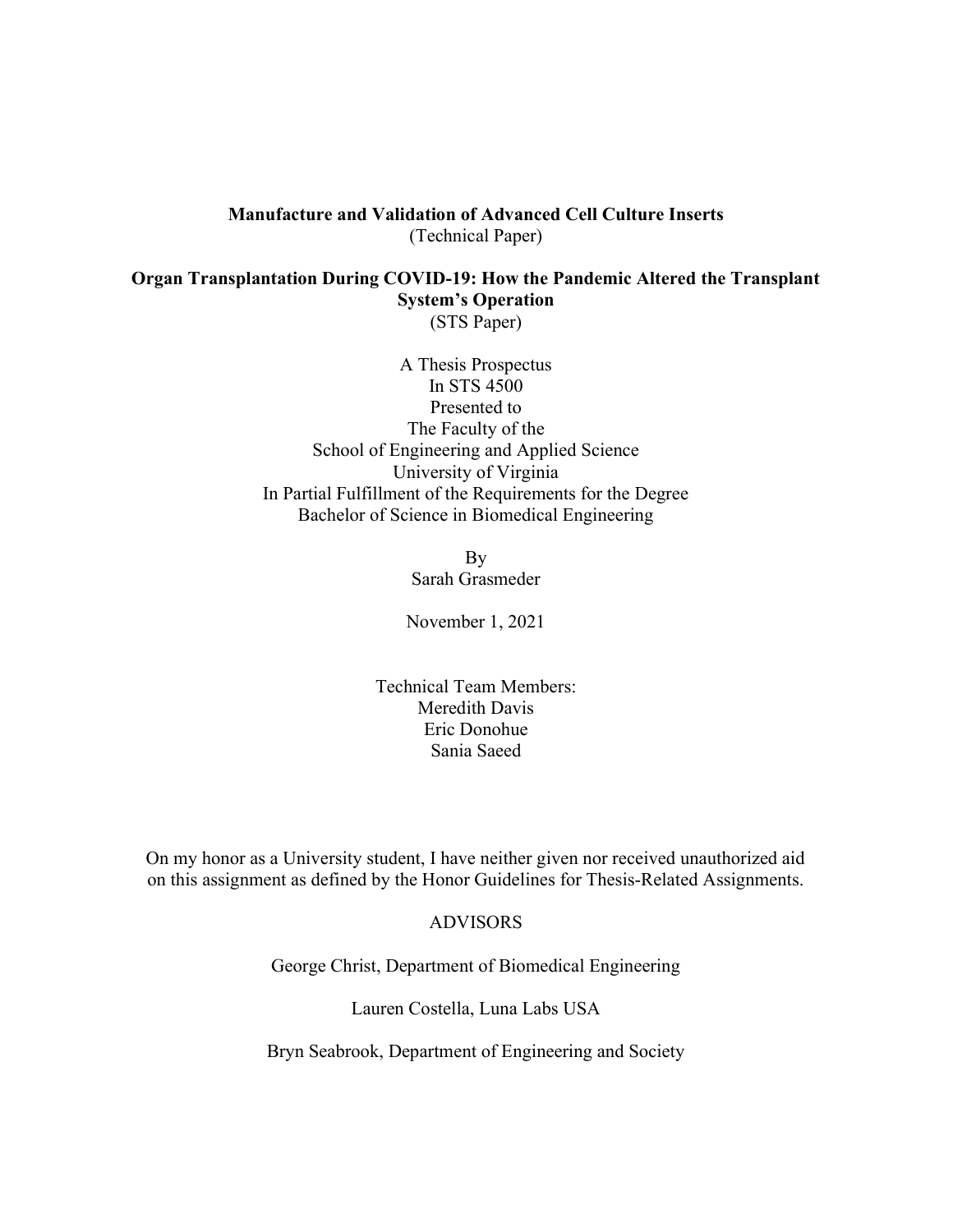#### **Prospectus**

# Introduction

Operations of the United States (US) healthcare system have been negatively impacted by the Coronavirus SARS-CoV-2 (COVID-19) pandemic (Iyengar et al., 2020). In general, patients are more hesitant to receive non-emergency medical care; and healthcare systems struggle to provide adequate staffing and manage equipment supply chain shortages (Iyengar et al., 2020). One healthcare sub-system that could greatly suffer from the pandemic, due to its already fragile state, is the organ transplant system. Prior to the pandemic, organ demand was already much greater than the supply, ethical concerns in terms of donors were present, and the system lacked efficiency (Beyar, 2011; Chopra & Sureshkumar, 2015; Das & Lerner, 2007). The system's shortcomings motivate the research of alternatives to solid organ transplants that could increase opportunities for patients to receive organ failure treatment, such as developing tissue engineered organs for transplantation, however these potential alternatives are still in development.

In order for the tissue engineering of organs for use in transplant situations to become feasible, biomedical researchers must be able to best mimic the structure and function of these organs. Developing technology that will promote biomimetic tissue formation in the laboratory will allow for better models to be used for analysis and tissue engineering applications. Developing a biodegradable membrane that is optimized towards a certain cell type differentiation for cell culture inserts is an important step towards generating improved tissue models. The technical project will focus on developing a degradable membrane optimized for skeletal muscle tissue modeling.

After a system altering occurrence, such as the COVID-19 pandemic, it is important to understand how the organ transplant system in the US has been affected and to identify what new

1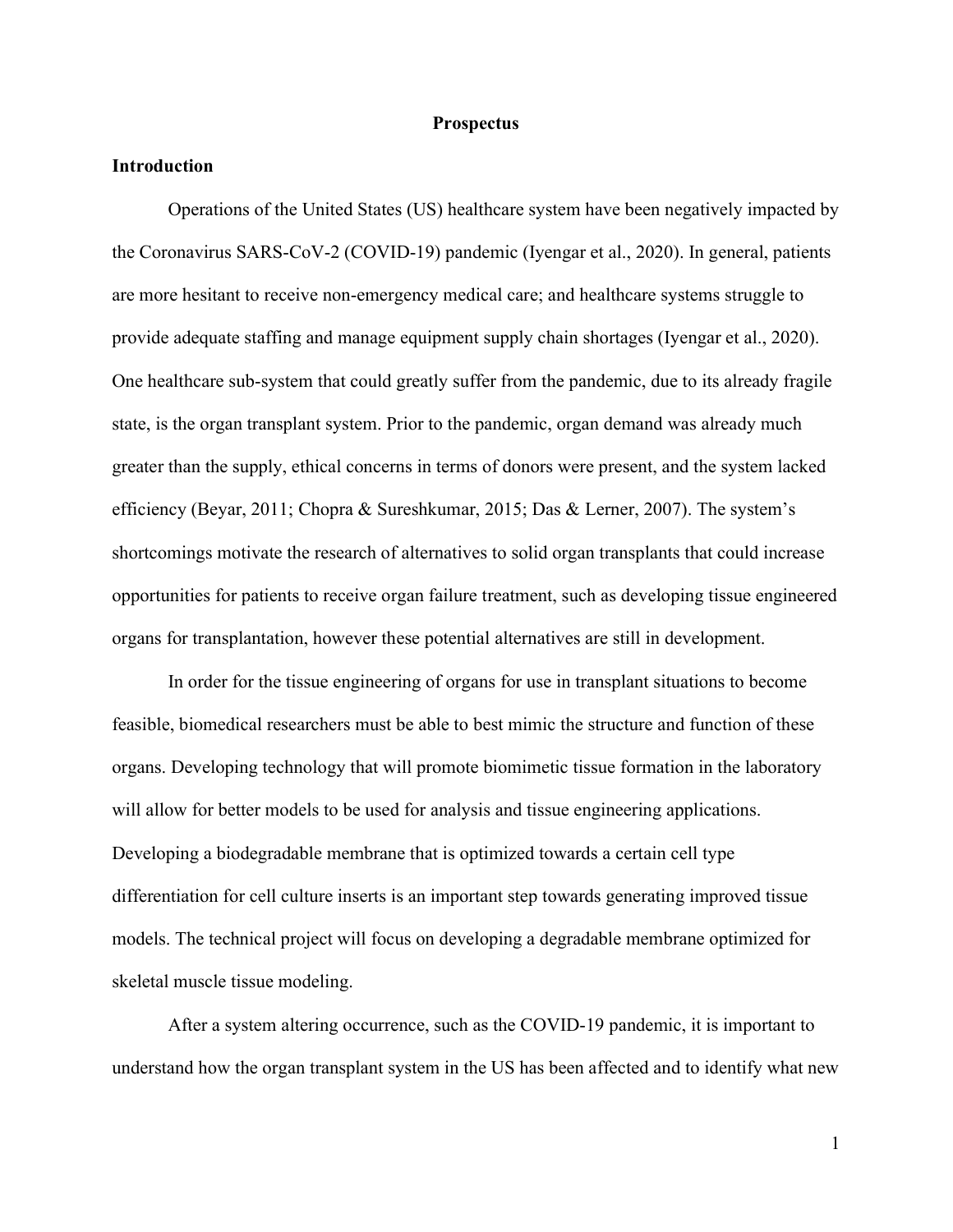stress is added to different components of that system. System alterations and their impacts are identified by analyzing the ways the sociotechnical systems within organ transplantation impact how the COVID-19 pandemic has influenced the organ transplant system's operation. Recognizing the added stress on these sociotechnical systems will help the transplant system assess the current safety concerns and priorities, for both the patients and their medical teams, and proceed their operations in fashion that they deem safe. The STS project will then analyze the effectiveness of the sociotechnical systems that impact how the COVID-19 pandemic influences organ transplantation.

#### Technical Project – Manufacture and Validation of Advanced Cell Culture Inserts

 Cell culture refers to growing cells in a laboratory under conditions similar to that of the body (Segeritz & Vallier, 2017). When culturing cells for research, it is important to place the cells in an environment that imitates the structural framework that cells build around themselves, called extracellular matrix (ECM). The ECM's structure influences how the cells grow, move, and behave, therefore replicating the ECM allows one to accurately model the tissue's structure and function (Yue, 2014). Most commonly, cell culture is performed by placing the cells on cell culture plates or flasks, or by suspending the cells in a solution. However, these techniques do not provide the cells with the three-dimensional structure and support that their ECM provides. Lacking this support can hinder the cell's ability to interact with nearby cells and properly form tissue and organs. An innovative product in cell culture which addresses the need for cells to grow in an ECM-like environment outside the body is the cell culture insert plate (CCIP). CCIPs consist of a device which can be inserted into a well on a cell culture plate, and holds a membrane inside the well which mimics cellular ECM. CCIPs allow for cells to grow on the top and bottom of the membrane, allowing for the formation of multiple two-dimensional layers of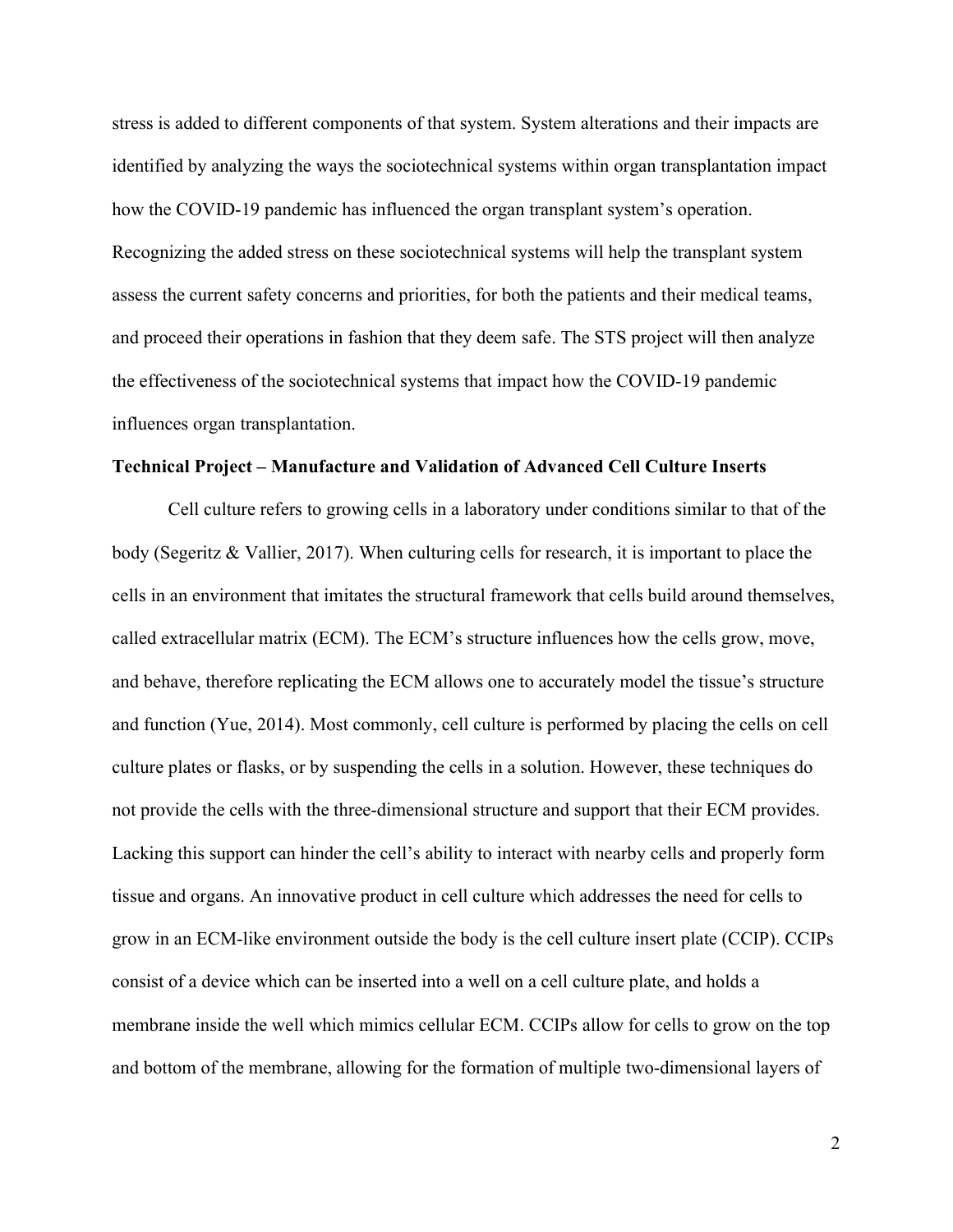cells that can simulate a basic tissue structure (Millicell® Cell Culture Inserts & Plates, n.d.). While there are commercially available CCIPs, these options only have non-degradable membranes. Thus, there is a need for CCIPs which contain degradable membranes, as this will allow the cells in culture to produce their own ECM to replace the degrading membrane, further improving the ability to mimic how cells grow in the body (Mhatre et al., 2021).

Luna Innovations (Luna) in Charlottesville, VA developed a novel CCIP which demonstrated the feasibility of CCIPs with degradable membranes. However, these membranes must now be optimized to promote cell proliferation and differentiation down desirable cell lineage. For the proposed technical project, the research team plans to design an optimized membrane, for insertion into Luna's CCIP, to promote the growth of muscle cells. The membrane will be fabricated through electrospinning a combination of chemicals to generate a porous mesh of fibers. The chemical makeup, fiber density, fiber thickness, pore size, overall membrane thickness, and degradation rate will be altered to optimize the membrane to mimic the environmental properties which muscle cells desire. The membrane prototypes will then be tested to validate their functionality by culturing an immortal mouse muscle cell line, C2C12 cells, on the membranes. These cultured membranes will be analyzed to determine the cell viability and whether muscle cell behavior is present. Further optimization to the membranes will be performed based on testing results. Further downstream in the project, the optimized membranes will also be validated through culturing human muscle cells on them. The optimized membrane research will then be used as justification for bringing the optimized membranes to market for use in musculoskeletal research as an improved skeletal muscle tissue model for tissue culture applications.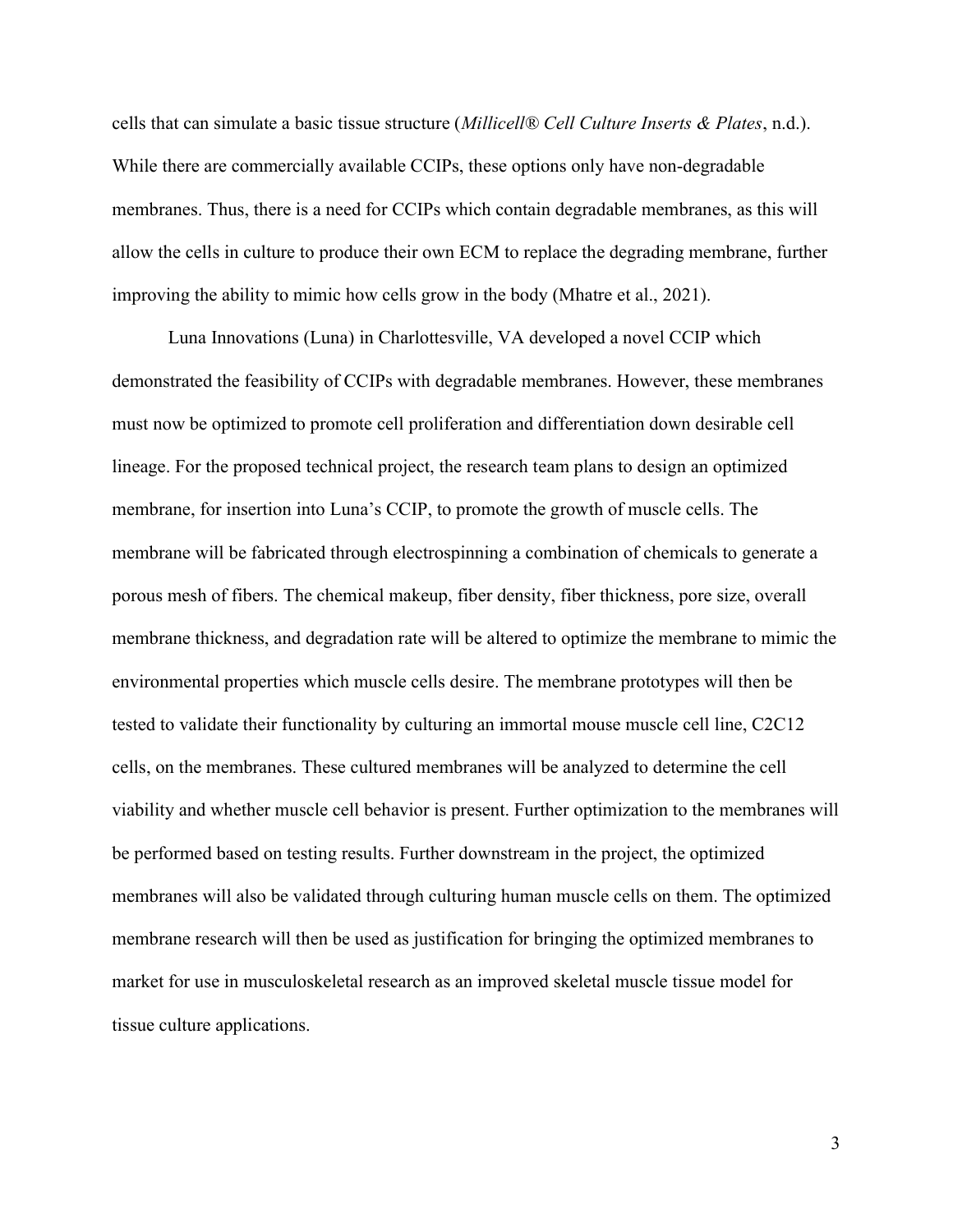# STS Project – Organ Transplantation During COVID-19: How the Pandemic Altered the Transplant System's Operation

Since the beginning of the COVID-19 pandemic, the organ transplant system has been working hard to keep the system's actors safe from infection, while also continuing to provide care for patients in need of transplants (Michaels et al., 2020). This balancing act of performing transplants with a novel respiratory illness present nearly everywhere has led to additional stress being placed on the transplant system. There are less donor organs available, fewer transplantations occur, and scheduled transplantations must be delayed (Michaels et al., 2020; Recommendations and Guidance for Organ Donor Testing, 2021). COVID-19, along with these changes in the transplant system, impact both organ donors and recipients, along with their respective caregivers, families, and medical teams. Also impacted by the system are the organs themselves, the spread of COVID-19 infections, the risk of decisions in regard to transplantations, and the mentality of the mentioned stakeholders. These stakeholders currently must weigh the risks between transplantation at the time of a pandemic and delaying, or not performing, transplantation by considering these artifacts (Michaels et al., 2020). Therefore, it is important to further research these adjustments currently happening in the organ transplant field in order to answer the question: "how effective are the sociotechnical systems that impact how the COVID-19 pandemic influences organ transplantation?" These sociotechnical systems provide the interactions between the humans, technologies, and the environment of the transplant system (Baxter & Sommerville, 2011). Identification of these systems' roles can help stakeholders navigate their decisions in regard to transplantation, especially at a time of uncertainty about associated risks and minimal published information related to health and safety.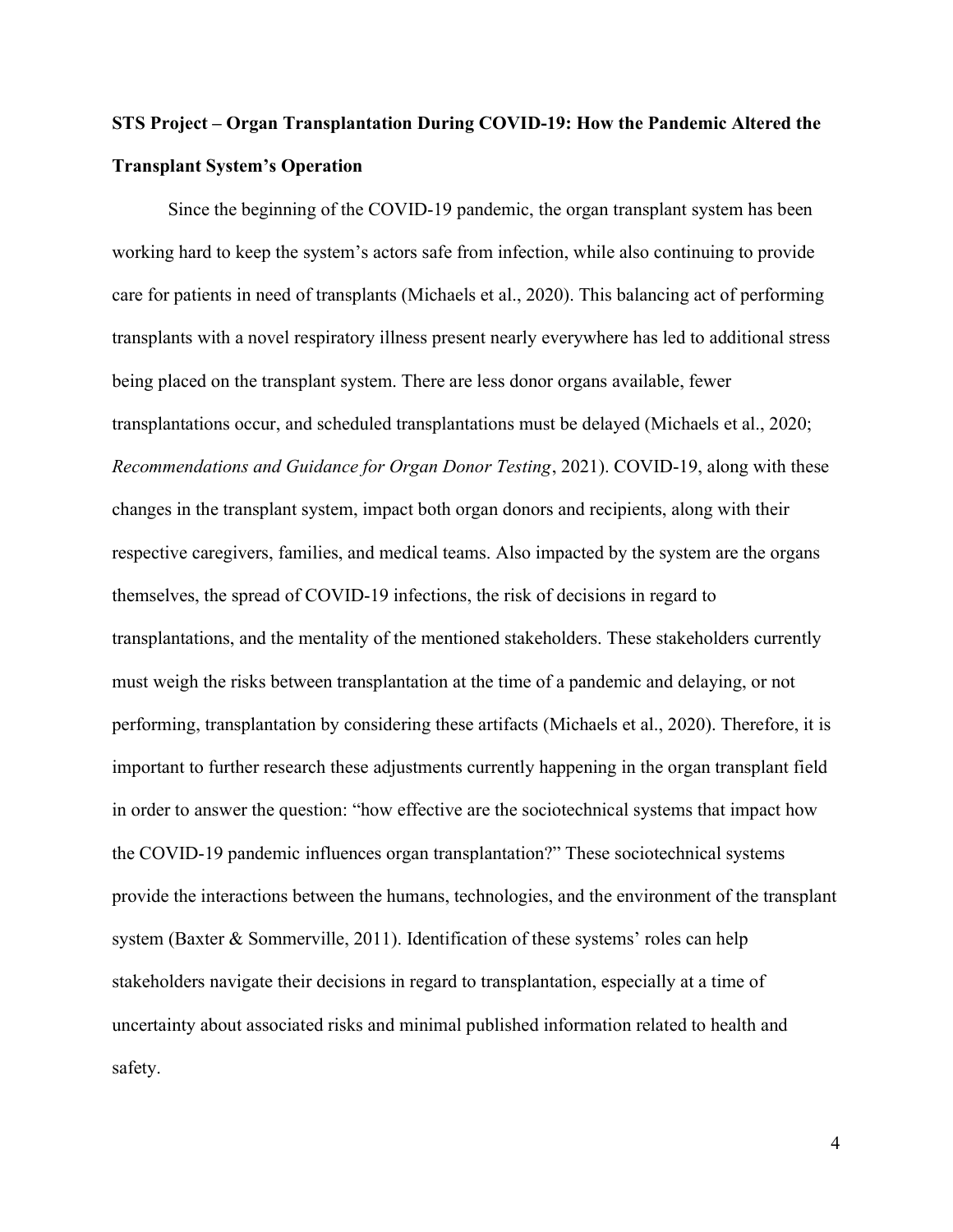The research question will be answered utilizing the frameworks of Risk Analysis and Social Construction of Technology (SCOT). Risk analysis is the determination of acceptable levels of risk in a system, as well as the compensation when harm is caused by the risk (Mythen, 2004). A system, like the transplant system, utilizes Risk Analysis to protect its stakeholders from dangers within the system. These risks are identified through the relations of definition, which are "basic principles underlying industrial production, law, science, opportunities for the public and for policy" (Mythen, 2004). By finding a balance between all the components of the system which the relations of definition include, one can find stability and decrease the risk potential in the system. Utilizing this framework will be useful in understanding how the risk of COVID-19 infection altered the operations of the organ transplant system. One limitation of Risk Analysis is the difficulty to analyze emerging risks when the background knowledge is limited (Aven, 2016). This limitation must be considered when answering the research question as the COVID-19 pandemic produced many emerging risks, though referencing former epidemics may help to overcome this limitation.

SCOT is the analysis of how society shapes technology. Analysis using the SCOT framework has five guiding components: interpretive flexibility, relevant social groups, closure and stabilization, wider context, and the technological frame (Klein & Kleinmann, 2002). These components allow for a structured system with multiple potential designs which satisfy all stakeholders. Looking at the organ transplant system through these components will explain how organ transplants are affected by the COVID-19 pandemic. The framework does have some shortcomings in terms of the analysis of power dynamics and the structure of systems, though the latter is addressed, in part, through the technological frame component added to SCOT analysis (Klein & Kleinmann, 2002). These shortcomings will be acknowledged while analyzing the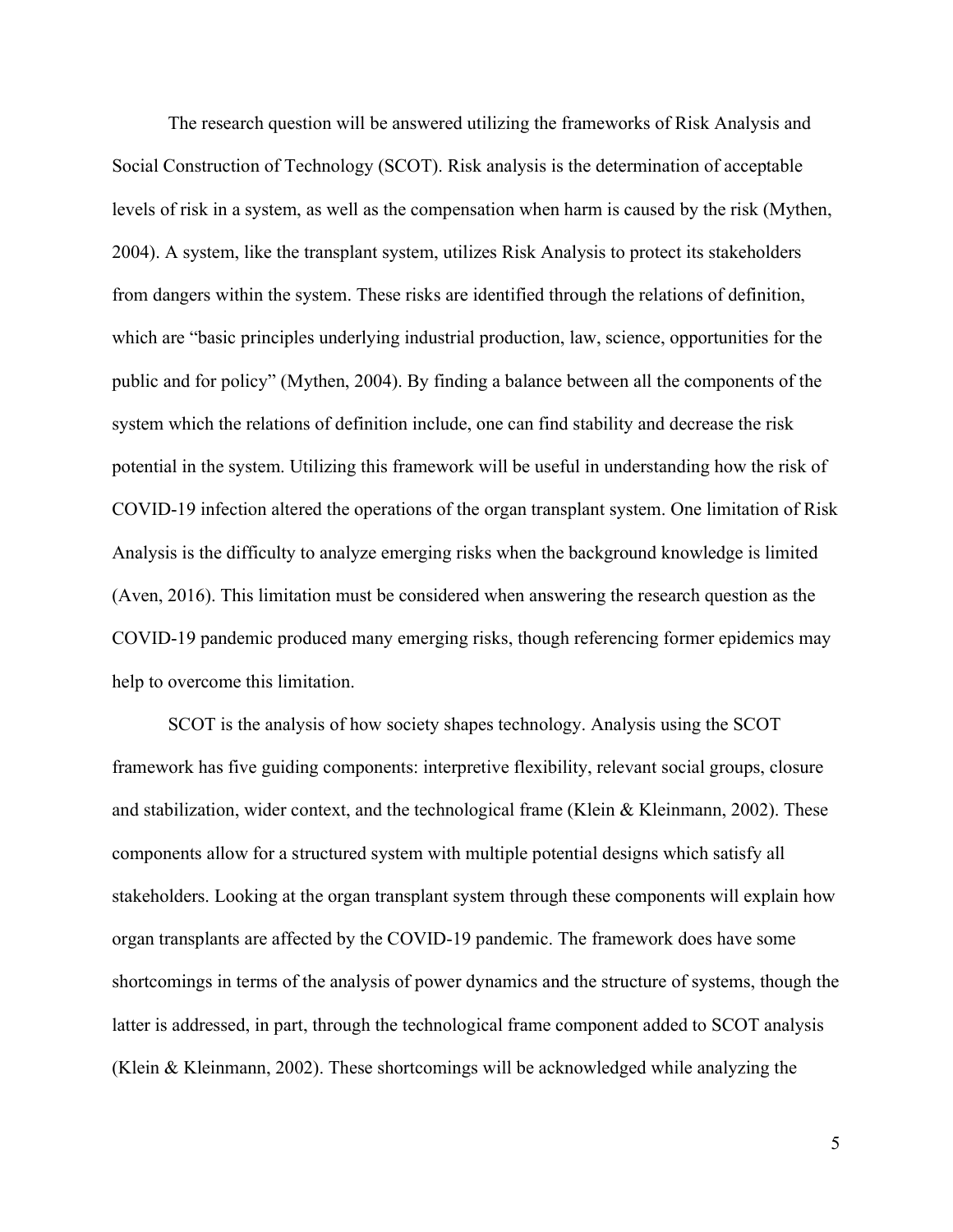research question, and the utilization of the Risk Analysis framework in conjunction with SCOT will help prevent these shortcomings from being exploited.

The research question: "how effective are the sociotechnical systems that impact how the COVID-19 pandemic influences organ transplantation?" will be analyzed and answered using the discourse analysis method. This methodology requires utilizing a wealth of different types of resources to determine the connections and contradictions between sources on the topic in order to strengthen the analysis (Powers, 2001). Information will be gathered from sources such as literature reviews, informational documents for stakeholders, informational videos, and American Society of Transplantation (AST) town hall recordings. Keywords that will be used to collect this information will include "organ transplant during COVID-19," "changes in transplants," "organ donors with COVID-19," and "effects of COVID-19 on organ transplants." I plan to use broad search engines such as Google Scholar, as well as more specific databases such as PubMed, ClinicalKey, and SAGE Journals while performing my research. I also plan to use the AST's resource page and the American Journal of Transplantation's "COVID-19 & Transplantation" resource page to find videos, town hall recordings, and more COVID-19 and transplant related literature. Through this research, I hope to find information about what components of the transplant system have been altered due to COVID-19, stakeholders' mentalities on the pandemic influencing the transplant system, and how risks in transplantation are being assessed as the pandemic progresses. The analysis of the diverse resources available on organ transplantation during the COVID-19 pandemic will aim to provide the answer as to how the sociotechnical systems within organ transplantation are impacting how the pandemic affects the functioning of the transplant system in return.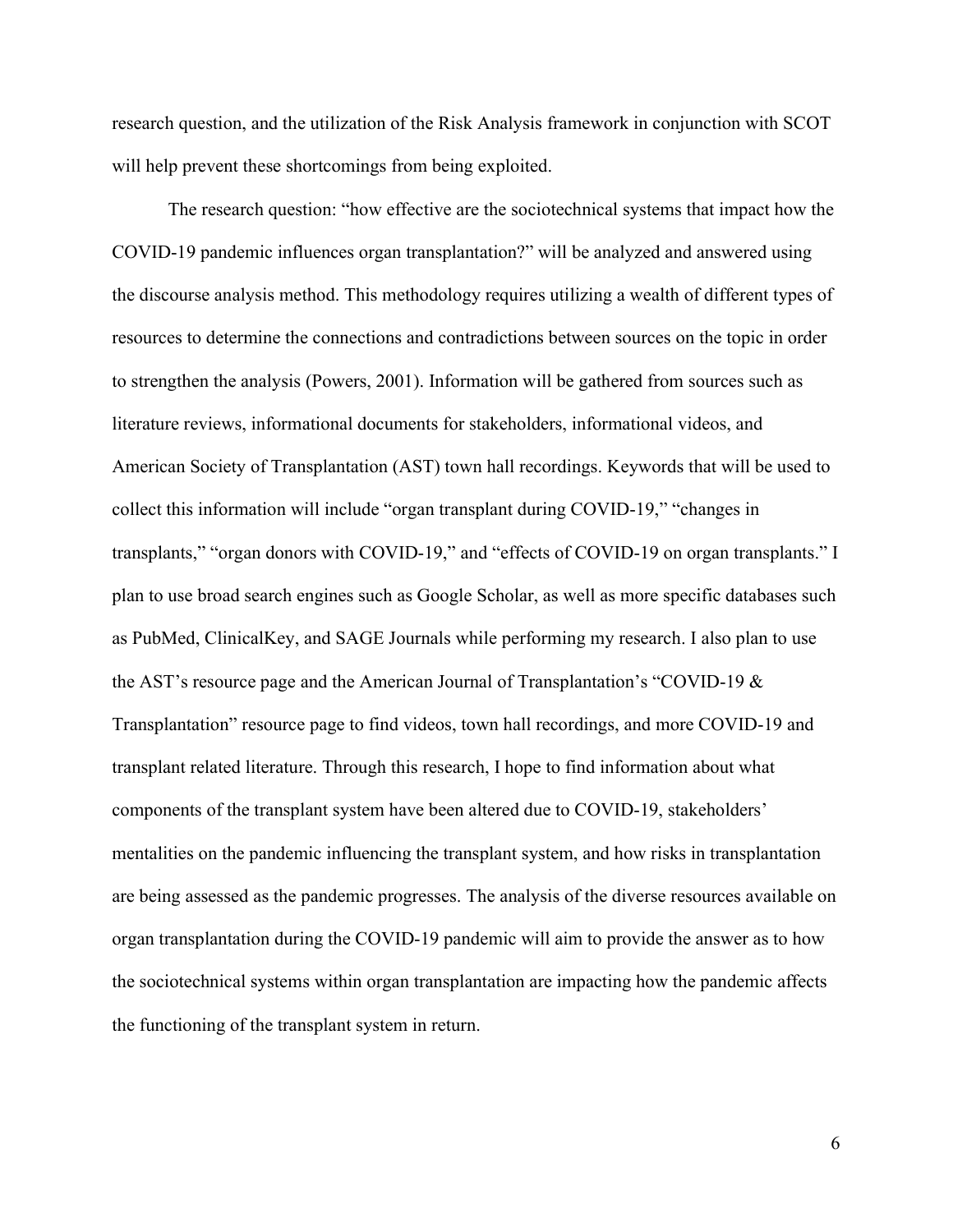# **Conclusion**

The technical problem and societal research question both aim to promote improvement and innovation in the organ transplant system. The design of membranes which better promote the development of biomimetic tissue modeling allows researchers to overcome a massive hurdle in the tissue engineering field: inaccurate research models. Better modeling techniques, which mimic the three-dimensional structures of tissues can improve testing accuracy and expand the research capabilities of those in the tissue engineering field, contributing to the development of tissue engineered organs for transplantation in the future. In contrast, the identification of the effectiveness of the sociotechnical systems which impact how COVID-19 has altered transplant operations has the opportunity to improve the organ transplant system currently. Identifying how effective transplant centers' efforts in balancing the priorities of safety from COVID-19 infection versus safety from one's failing organ will highlight the sociotechnical systems which are most important to the success of transplant operation in the current environment. This allows the system to implement operational adjustments that best address the stakeholders' priorities during the current health crisis.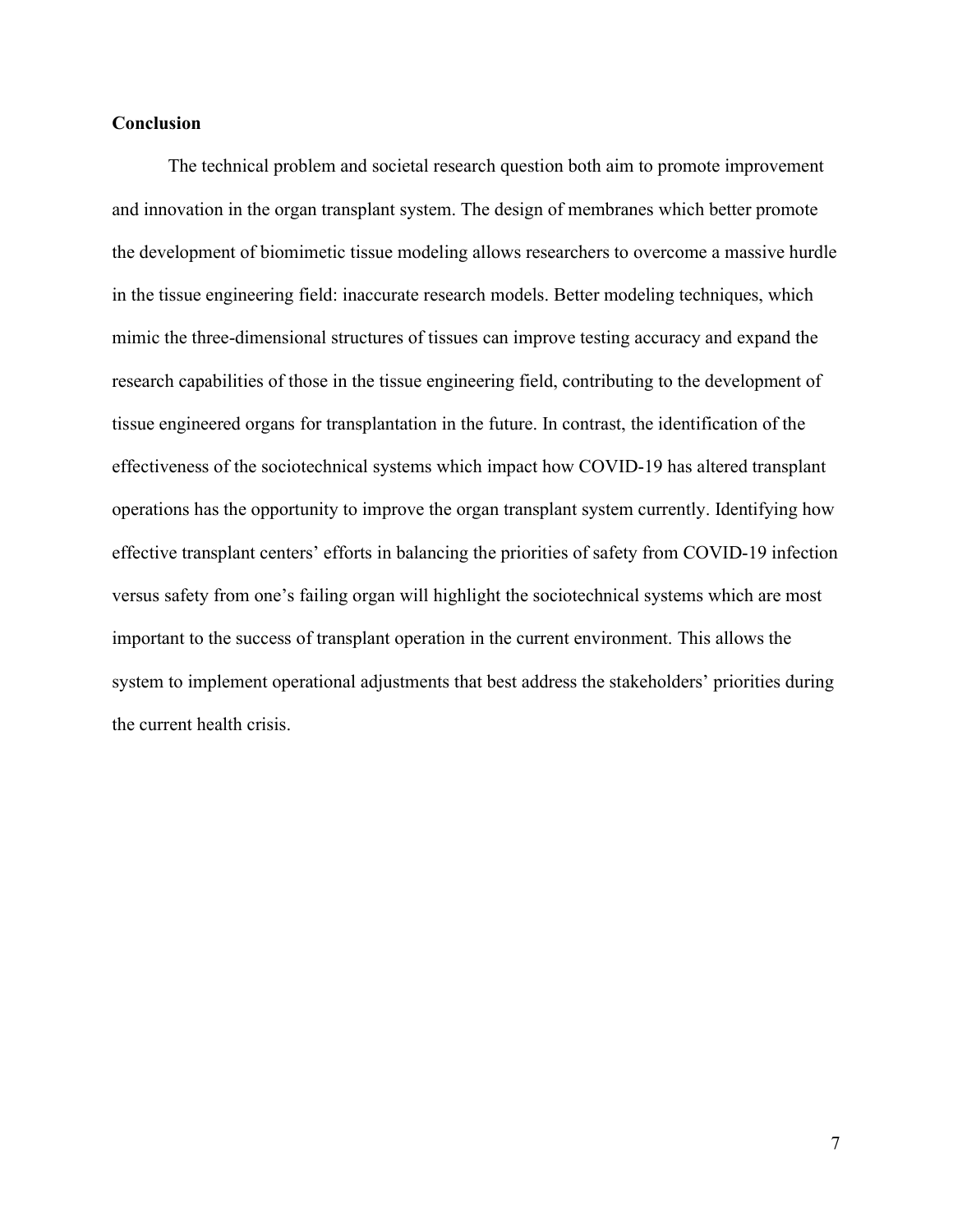#### References

- Aven, T. (2016). Risk assessment and risk management: Review of recent advances on their foundation. European Journal of Operational Research, 253(1), 1–13. https://doi.org/10.1016/j.ejor.2015.12.023
- Baxter, G., & Sommerville, I. (2011). Socio-technical systems: From design methods to systems engineering. Interacting with Computers, 23(1), 4–17. https://doi.org/10.1016/j.intcom.2010.07.003
- Beyar, R. (2011). Challenges in Organ Transplantation. Rambam Maimonides Medical Journal, 2(2), e0049. https://doi.org/10.5041/RMMJ.10049
- Chopra, B., & Sureshkumar, K. K. (2015). Changing organ allocation policy for kidney transplantation in the United States. *World Journal of Transplantation*, 5(2), 38–43. https://doi.org/10.5500/wjt.v5.i2.38
- Das, K. K., & Lerner, B. H. (2007). Opportunities not taken: Successes and shortcomings in the Institute of Medicine's report on organ donation. Kidney International, 71(8), 726–729. https://doi.org/10.1038/sj.ki.5002143
- Iyengar, K., Mabrouk, A., Jain, V. K., Venkatesan, A., & Vaishya, R. (2020). Learning opportunities from COVID-19 and future effects on health care system. Diabetes  $\&$ Metabolic Syndrome: Clinical Research & Reviews, 14(5), 943–946. https://doi.org/10.1016/j.dsx.2020.06.036
- Mhatre, A., Bhagwat, A., Bangde, P., Jain, R., & Dandekar, P. (2021). Chitosan/gelatin/PVA membranes for mammalian cell culture. Carbohydrate Polymer Technologies and Applications, 2, 100163. https://doi.org/10.1016/j.carpta.2021.100163